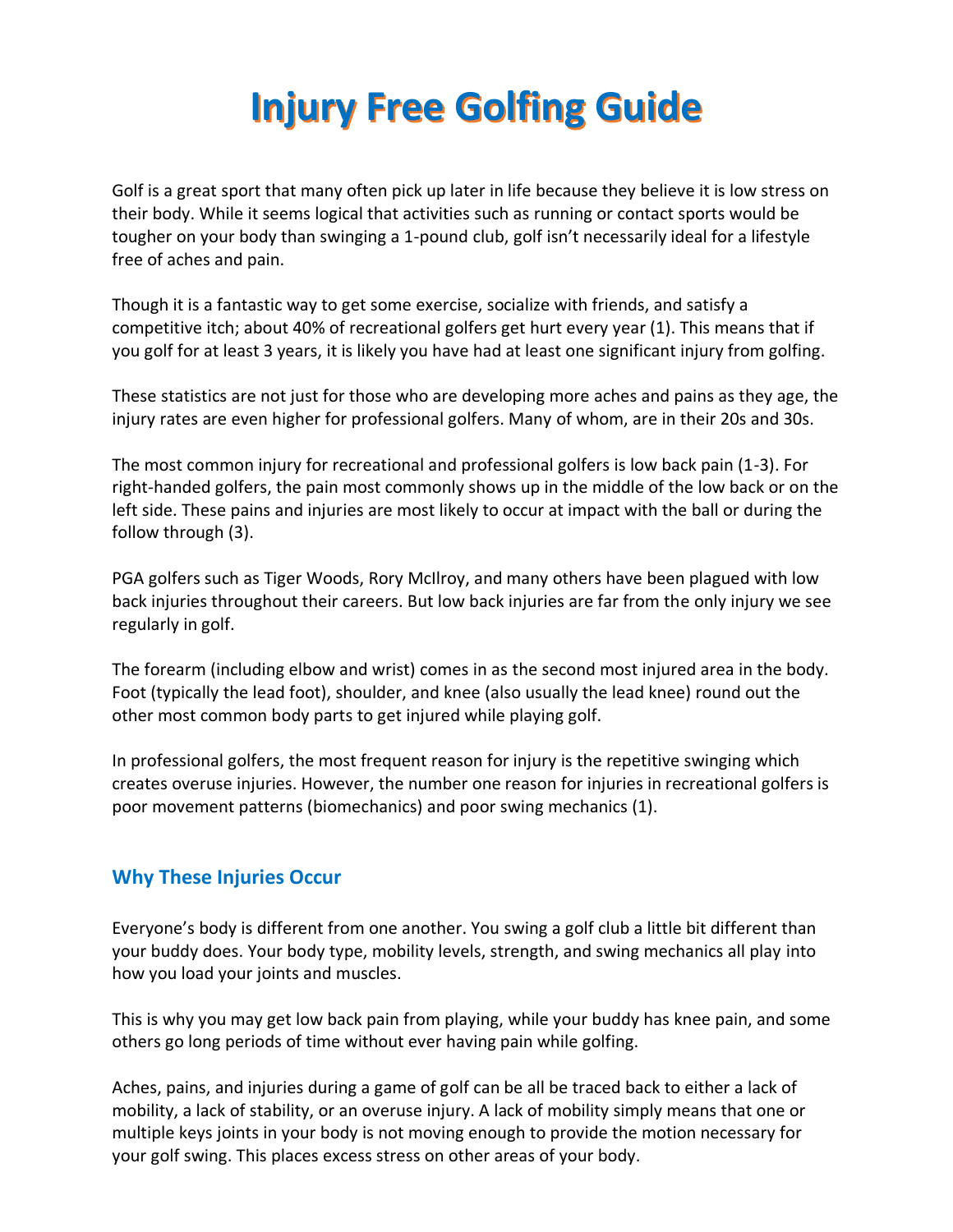A lack of stability means that certain joints do not have the right muscular activation and control around them in order to maintain normal movement in that joint. This does not mean the muscles are not strong, it simply means all the muscles around the joint are not working together like they should.

An overuse injury occurs when the stress placed on the body exceeds what the body can handle. This is where muscles, tendons, and ligaments can start to break down.

It is rarely just one of these factors that solely contributes to an injury as multiple factors are usually at play. Nutritional and metabolic factors can also create inflammation which compounds any existing pain and injury. This is why anti-inflammatory medications may help ease your pain. Therefore, many injuries require and a physical and a nutritional approach to reach optimal recovery.

## **Physical Limitations vs Technical Problems**

If you suffered an injury during a round of golf or want to be proactive in preventing against future injury, you should get evaluated by a medical professional who knows the mechanics and physical requirements for the golf swing.

This professional should be able to do a comprehensive exam and tell you if there are any mobility or stability deficits causing compensation in your movements or if it is simply an overuse injury. If you do have poor mechanics in your swing, this exam should also be able to tease out whether you have a physical limitation or technical problem with your swing.

If you have a physical limitation that is causing poor swing mechanics, then this means you have poor swing mechanics because your body cannot physically get into the right positions. To help fix this, you should seek conservative treatments such as soft tissue therapy, rehabilitation exercises, and joint manipulation/mobilization from a provider who understand your goals.

After any physical limitations such as mobility or stability deficits are restored, getting training under a good swing coach will help you use this increased range of motion to better your golf swing.

If you have pain during your golf swing but are diagnosed free of any mobility and stability limitations by a golf medical professional, then this means you simply have a technical error in your swing. Your body has the capability to do the right thing, but you just have not figured out how yet. This is where working with a good golf pro or swing coach is essential. They are best suited to teach you how to get your body in certain positions to improve your golf swing and reduce injury risk.

## **Determining If You Have a Physical Limitation**

We came up with 5 simple tests that you can do at home to determine if you have the range of motion and stability that are necessary for having a pain-free golf swing! If you fail any of the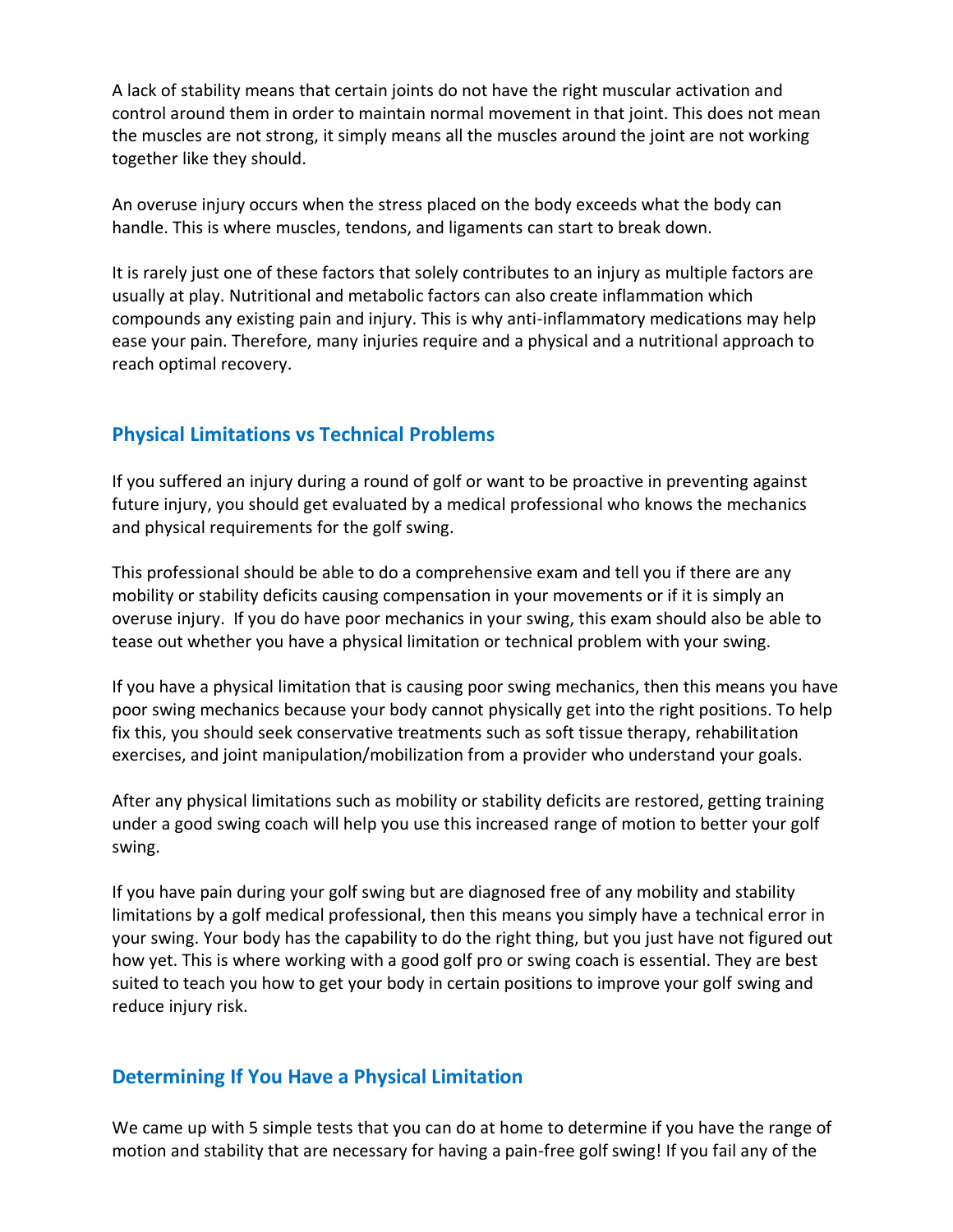tests, this does not mean that are WILL have pain during your golf swing. It simply means you have a higher chance of developing pain or injury while golfing.

If you fail one of these tests or have pain during them, you have a physical limitation effecting your golf swing. If you pass all of these tests but still have pain when you swing, you have a technical error in your swing.